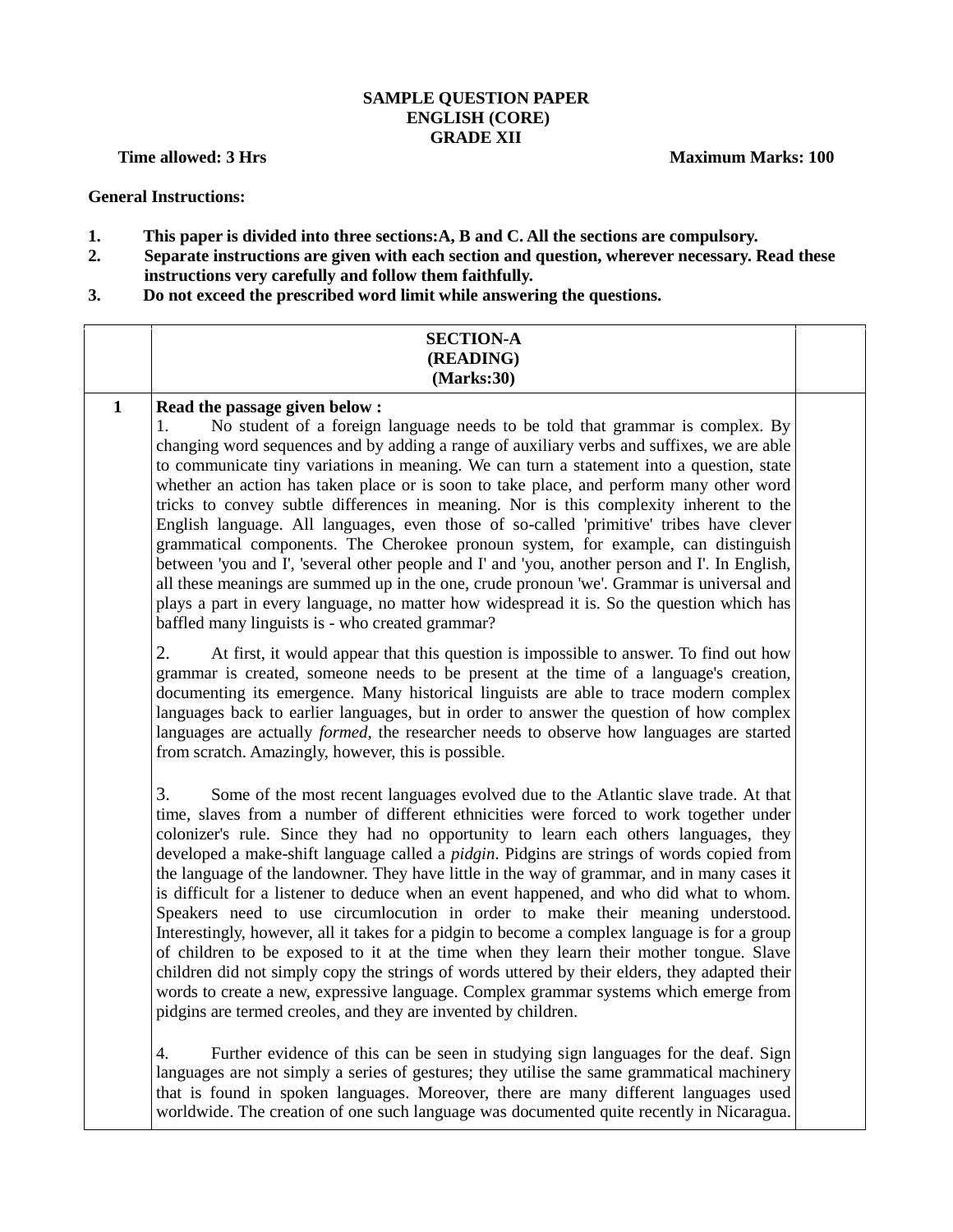Previously, all deaf people were isolated from each other, but in 1979 a new government introduced schools for the deaf. Although children were taught speech and lip reading in the classroom, in the playgrounds they began to invent their own sign system, using the gestures that they used at home. It was basically a pidgin. Each child used the signs differently, and there was no consistent grammar. However, children who joined the school later, when this inventive sign system was already around, developed a quite different sign language. Although it was based on the signs of the older children, the younger children's language was more fluid and compact, and it utilised a large range of grammatical devices to clarify meaning. What is more, all the children used the signs in the same way. A new creole was born.

5. Some linguists believe that many of the world's most established languages were creoles at first. The English past tense –ed ending may have evolved from the verb 'do'. 'It ended' may once have been 'It end-did'. Therefore it would appear that even the most widespread languages were partly created by children. Children appear to have innate grammatical machinery in their brains, which springs to life when they are first trying to make sense of the world around them. Their minds can serve to create logical, complex structures, even when there is no grammar present for them to copy.

(711 words)

|      | 1.1 On the basis of your understanding of the above passage, answer each of the<br>questions given below by choosing the most appropriate option: |         |
|------|---------------------------------------------------------------------------------------------------------------------------------------------------|---------|
|      | (a) In paragraph 1, why does the writer include information about the Cherokee language?                                                          |         |
| i.   | To show how simple, traditional cultures can have complicated grammar structures.                                                                 |         |
| ii.  | To show how English grammar differs from Cherokee grammar.                                                                                        |         |
| iii. | To prove that complex grammar structures were invented by the Cherokees.                                                                          | $1x4=4$ |
| iv.  | To demonstrate how difficult it is to learn the Cherokee language.                                                                                |         |
|      | (b) What can be inferred about the slaves' pidgin language?                                                                                       |         |
| i.   | It contained complex grammar.                                                                                                                     |         |
| ii.  | It was based on many different languages.                                                                                                         |         |
| iii. | It was difficult to understand, even among slaves.                                                                                                |         |
| iv.  | It was created by the land-owners.                                                                                                                |         |
|      | (c) All the following sentences about Nicaraguan sign language are true EXCEPT:                                                                   |         |
| i.   | The language has been created since 1979.                                                                                                         |         |
| ii.  | The language is based on speech and lip reading.                                                                                                  |         |
| iii. | The language incorporates signs which children used at home.                                                                                      |         |
| iv.  | The language was perfected by younger children.                                                                                                   |         |
|      | (d) Which idea is presented in the final paragraph?                                                                                               |         |
| i.   | English was probably once a creole.                                                                                                               |         |
| ii.  | The English past tense system is inaccurate.                                                                                                      |         |
| iii. | Linguists have proven that English was created by children.                                                                                       |         |
| iv.  | Children say English past tenses differently from adults.                                                                                         |         |
|      | 1.2 Answer the following questions briefly:                                                                                                       |         |
|      | (a) What is common to all languages?                                                                                                              |         |
|      | (b) How can we find out who created grammar?                                                                                                      |         |
|      | (c) According to the passage what can be attributed as a consequence of the Atlantic slave                                                        |         |
|      |                                                                                                                                                   |         |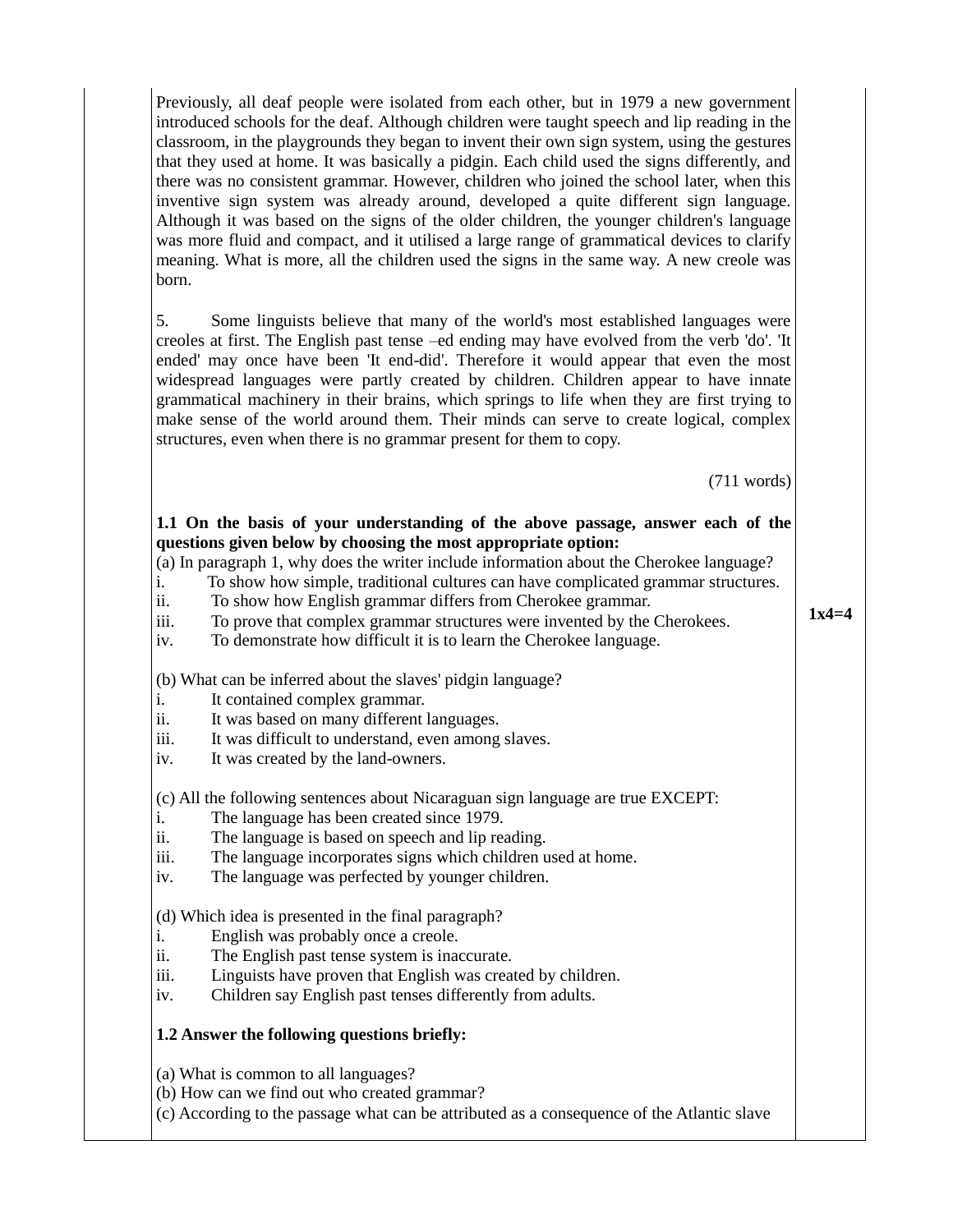|                  | trade?<br>(d) What is <i>pidgin</i> ?<br>(e) What are creoles?<br>(f) Why does the author say that even the most widespread languages were partly created by<br>children?<br>1.3 Pick out the words/phrases from the passage which are similar in meaning to the<br>following:<br>i) simple and temporary (Para 3)                                                                                                                                                                                                                                                                                                                                                                                                                                                                                                                                                                                                                                                                                                                                                                                                                                                                                                                                                                                                                                                                                                                                                                                                                                                                                                                                                                                                                                                                                                                                                                                                                                                                                                                                                                                                                                                                                                                                                                                                                                                                                                                                                                                                                                                                                                                                                                                                                                                                                                                                                                                                                                                                                                                                                                                                | $1x6=6$    |
|------------------|-------------------------------------------------------------------------------------------------------------------------------------------------------------------------------------------------------------------------------------------------------------------------------------------------------------------------------------------------------------------------------------------------------------------------------------------------------------------------------------------------------------------------------------------------------------------------------------------------------------------------------------------------------------------------------------------------------------------------------------------------------------------------------------------------------------------------------------------------------------------------------------------------------------------------------------------------------------------------------------------------------------------------------------------------------------------------------------------------------------------------------------------------------------------------------------------------------------------------------------------------------------------------------------------------------------------------------------------------------------------------------------------------------------------------------------------------------------------------------------------------------------------------------------------------------------------------------------------------------------------------------------------------------------------------------------------------------------------------------------------------------------------------------------------------------------------------------------------------------------------------------------------------------------------------------------------------------------------------------------------------------------------------------------------------------------------------------------------------------------------------------------------------------------------------------------------------------------------------------------------------------------------------------------------------------------------------------------------------------------------------------------------------------------------------------------------------------------------------------------------------------------------------------------------------------------------------------------------------------------------------------------------------------------------------------------------------------------------------------------------------------------------------------------------------------------------------------------------------------------------------------------------------------------------------------------------------------------------------------------------------------------------------------------------------------------------------------------------------------------------|------------|
|                  | ii) uniform (Para 4)                                                                                                                                                                                                                                                                                                                                                                                                                                                                                                                                                                                                                                                                                                                                                                                                                                                                                                                                                                                                                                                                                                                                                                                                                                                                                                                                                                                                                                                                                                                                                                                                                                                                                                                                                                                                                                                                                                                                                                                                                                                                                                                                                                                                                                                                                                                                                                                                                                                                                                                                                                                                                                                                                                                                                                                                                                                                                                                                                                                                                                                                                              | $1x^2 = 2$ |
| $\boldsymbol{2}$ | Read the passage given below carefully and answer the questions that follow:<br>Close at hand is a bridge over the River Thames, an admirable vantage ground for<br>1.<br>us to make a survey. We are here to consider facts; now we must fix our eyes upon the<br>procession—the procession of the sons of educated men. There they go, our brothers who<br>have been educated at public schools and universities, mounting those steps, passing in and<br>out of those doors, ascending those pulpits, preaching, teaching, administering justice,<br>practising medicine, transacting business, making money. It is a solemn sight always—a<br>procession, like a caravan crossing a desertBut now, for the past twenty years or so, it is<br>no longer a sight merely, a photograph, or fresco scrawled upon the walls of time, at which<br>we can look with merely an aesthetic appreciation.<br>For there, traipsing along at the tail end of the procession, we go ourselves. And that<br>2.<br>makes a difference. We who have looked so long at the pageant in books, or from a<br>curtained window watched educated men leaving the house at about nine-thirty to go to an<br>office, returning to the house at about six-thirty from an office, need look passively no<br>longer. We too can leave the house, can mount those steps, pass in and out of those<br>doors,make money, administer justice.<br>3.<br>Nobody will dare contradict us then; we shall be the mouthpieces of the divine<br>spirit—a solemn thought, is it not? We are here, on the bridge, to ask ourselves certain<br>questions. And they are very important questions; and we have very little time in which to<br>answer them. The questions that we have to ask and to answer about that procession during<br>this moment of transition are so important that they may well change the lives of all men<br>and women for ever. For we have to ask ourselves, here and now, do we wish to join that<br>procession, or don't we? On what terms shall we join that procession? Above all, where is it<br>leading us, the procession of educated men?<br>As you know from your own experience, and there are facts that prove it, the<br>4.<br>daughters of educated men have always done their thinking from hand to mouth; not under<br>green lamps at study tables in the cloisters of secluded colleges. They have thought while<br>they stirred the pot, while they rocked the cradle. It was thus that they won us the right to<br>our brand-new sixpence. It falls to us now to go on thinking; how are we to spend that<br>sixpence? Think we must. Let us think in offices; in omnibuses; while we are standing in the<br>crowd watching Coronations and Lord Mayor's Shows; let us thinkin the gallery of the<br>House of Commons; in the Law Courts; let us think at baptisms and marriages and<br>funerals.(465 words)<br>Adapted from 'Three Guineas', Virginia Woolf<br>On the basis of your understanding of the passage, complete the statements<br>2.1<br>given below by choosing the most appropriate option: |            |
|                  | 1. The main purpose of the passage is to:                                                                                                                                                                                                                                                                                                                                                                                                                                                                                                                                                                                                                                                                                                                                                                                                                                                                                                                                                                                                                                                                                                                                                                                                                                                                                                                                                                                                                                                                                                                                                                                                                                                                                                                                                                                                                                                                                                                                                                                                                                                                                                                                                                                                                                                                                                                                                                                                                                                                                                                                                                                                                                                                                                                                                                                                                                                                                                                                                                                                                                                                         | $1x^2=2$   |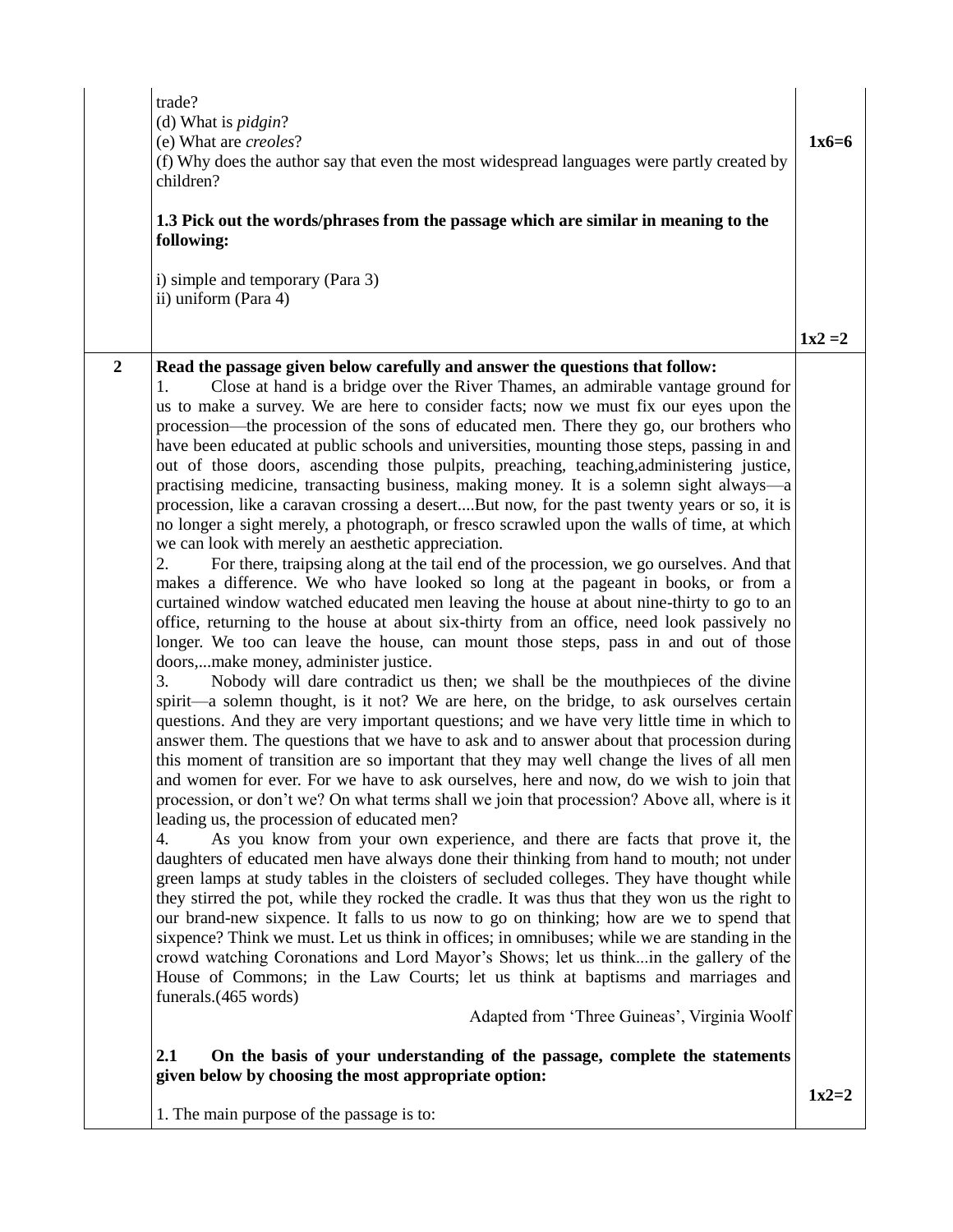| A. emphasize the value of a tradition.                                                                                                                                                     |            |
|--------------------------------------------------------------------------------------------------------------------------------------------------------------------------------------------|------------|
| B. stress the urgency of an issue.                                                                                                                                                         |            |
| C. highlight the severity of social divisions.                                                                                                                                             |            |
| D. question the feasibility of an undertaking.                                                                                                                                             |            |
| 2. The author uses the word "we" throughout the passage mainly to                                                                                                                          |            |
| A. reflect the growing friendliness among a group of people.                                                                                                                               |            |
| B. advance the need for candor among a group of people.                                                                                                                                    |            |
| C. establish a sense of solidarity among a group of people.                                                                                                                                |            |
| D. reinforce the need for respect among a group of people                                                                                                                                  |            |
| 2.2 Answer the following briefly:                                                                                                                                                          |            |
|                                                                                                                                                                                            | $1x6=6$    |
| a) Why is the author jubilant on looking at the procession?                                                                                                                                |            |
| b) What/who did the procession traditionally consist of?                                                                                                                                   |            |
| c)According to the author why were is the purpose for the women to be on the bridge?                                                                                                       |            |
| d) How have women learnt to think as different to men?                                                                                                                                     |            |
| e) What do the range of places and occasions in paragraph 4 emphasize?                                                                                                                     |            |
| f) What does 'sixpence' mean?                                                                                                                                                              |            |
| 2.3 Find words from the passage which mean the same as the following:                                                                                                                      |            |
| i) ceremonial occasion (para 2)                                                                                                                                                            |            |
| ii) spokespersons (para 3)                                                                                                                                                                 | $1x^2 = 2$ |
| Read the passage given below:                                                                                                                                                              |            |
| This isn't a mountain region of mere subjective beauty. Nor one, which claims its greatness,                                                                                               |            |
| based on just an overwhelming opinion of a large majority. For Sikkim is a treasure that few                                                                                               |            |
| know about. However, the facts of its remarkable geography bear enough testimony to pitch                                                                                                  |            |
| Sikkim in a slot that no other mountain region, anywhere in the world, could duplicate or                                                                                                  |            |
| rival. What Everest is to peaks, Sikkim is to the mountains. Tragically, a region so wild and<br>exotic and with such geographic and climatic extremes, that its amazing wilds and not its |            |
| unremarkable hill stations, ensure its accessibility to the adventurous only.                                                                                                              |            |
| Just delve on these facts a bit. From the plains, in a mere 80 kms as the crow flies, the                                                                                                  |            |
| altitude reaches 28,168 feet at the very top of Kangchenjunga, the third highest peak in the                                                                                               |            |
| world. Such a sharp elevation is unrivalled anywhere else and is the first geographical claim                                                                                              |            |
| of Sikkim.                                                                                                                                                                                 |            |
| The second is an offshoot of the first. Nowhere else do so many 7,000 metre plus peaks                                                                                                     |            |
| crowd up such a confined space. And the third is really a consequence of the first and the                                                                                                 |            |
| second with the sharp gradation creating the most variegated flora and fauna possible                                                                                                      |            |
| anywhere in the mountains. The fourth uniqueness is also a consequence of the first and the                                                                                                |            |
| second and lies in the extremes of the climate which ranges from the tropical to the typical                                                                                               |            |
| arctic type. And the fifth claim is its thin permanent population and relatively fewer                                                                                                     |            |
| travellers by virtue of its remote far-eastern Himalayan location.                                                                                                                         |            |
| The startling facts about Sikkim never seem to end. For starters, all of Sikkim lies in a mere                                                                                             |            |
| 110 kms by 65 kms of mountains, peaks, glaciers, rivers and forests. A little dot on the map                                                                                               |            |
| at a latitude 27 degrees North and longitude 88 degrees East. Its 7,000-sq kms make it about                                                                                               |            |
| as large as the National Capital Region of India! To the North and extending to the East of                                                                                                |            |
| Sikkim, is Tibet / China and to the West is Nepal. To the South are the Himalayan and sub                                                                                                  |            |
| Himalayan regions of West Bengal.                                                                                                                                                          |            |
| It is, in fact these geographical extremes and the resulting ambience, that makes                                                                                                          |            |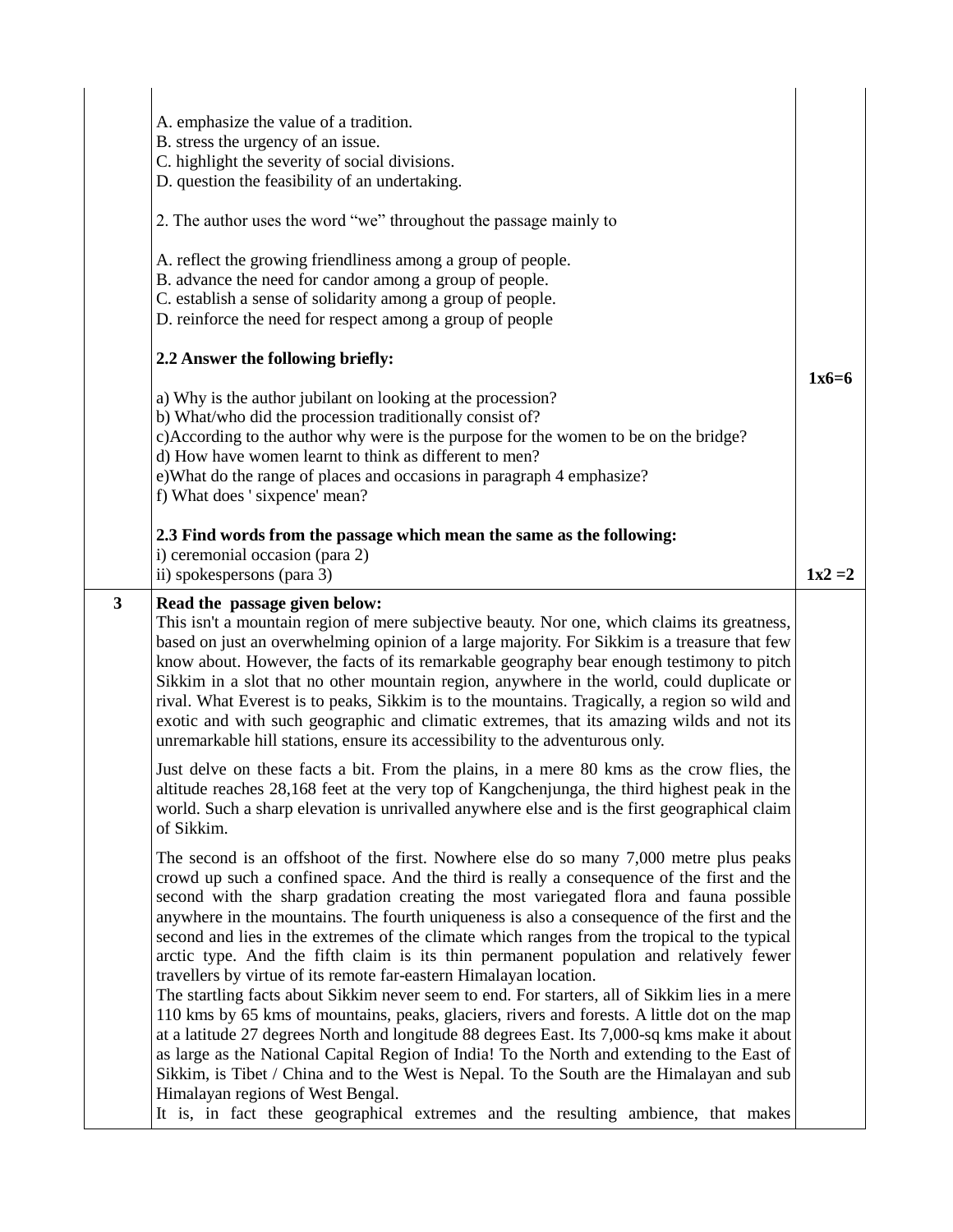|                         | mountaineers trek here, when they are not climbing, besides fuelling mountaineering dreams<br>in the minds of trekkers, what with the closest possible proximity to magnificent peaks<br>while trekking.<br>On the subject of trekking here, it is strange but true that acclimatisation is much tougher in<br>Sikkim than elsewhere. It may have something to do with being closer in latitude to the<br>Tropic of Cancer, besides the rather sharp stages involved in each day of trekking. The<br>closeness to the Tropic of Cancer has meant that the snowline will always be much higher<br>and therefore human settlements are seen even at altitudes of 16,000 feet! (473 words)<br>Adapted from a travelogue by Ashish Kaul, Travel Writer<br>(a) On the basis of your understanding of the above passage, make notes on it using<br>headings and sub-headings. Use recognizable abbreviations (wherever necessary-minimum<br>four) and a format you consider suitable. Also supply an appropriate title to it. |                         |
|-------------------------|-------------------------------------------------------------------------------------------------------------------------------------------------------------------------------------------------------------------------------------------------------------------------------------------------------------------------------------------------------------------------------------------------------------------------------------------------------------------------------------------------------------------------------------------------------------------------------------------------------------------------------------------------------------------------------------------------------------------------------------------------------------------------------------------------------------------------------------------------------------------------------------------------------------------------------------------------------------------------------------------------------------------------|-------------------------|
|                         | (b) Write a summary of the passage in about 80 words.                                                                                                                                                                                                                                                                                                                                                                                                                                                                                                                                                                                                                                                                                                                                                                                                                                                                                                                                                                   | 5                       |
|                         |                                                                                                                                                                                                                                                                                                                                                                                                                                                                                                                                                                                                                                                                                                                                                                                                                                                                                                                                                                                                                         | 3                       |
|                         | <b>SECTION: B</b><br>(WRITING SKILLS)<br>(Marks:30)                                                                                                                                                                                                                                                                                                                                                                                                                                                                                                                                                                                                                                                                                                                                                                                                                                                                                                                                                                     |                         |
| $\overline{\mathbf{4}}$ | You are Romi/Rohit, Sports Captain of Sunshine International School. Your school has<br>organised a marathon to promote a cause. Design a visually appealing poster about this in<br>about 50 words. Include all relevant details.<br><b>OR</b><br>You are the Dean, Admissions, MNT Professional College, Chandigarh. Draft an<br>advertisement in about 50 words giving information about admission to undergraduate<br>courses offered by your College. Include all relevant details.                                                                                                                                                                                                                                                                                                                                                                                                                                                                                                                                | $\overline{\mathbf{4}}$ |
| 5                       | You are Kumaran/Koyala, Vice President, Customer Care, Shopmart Online. You have<br>received a letter of inquiry from a dissatisfied customer seeking information about your<br>company's exchange policy. Write a letter of reply in about 120-150 words to the customer<br>giving information about the same.<br><b>OR</b><br>You see a classified advertisement in the newspaper inviting applications for the post of a<br>Sales Executive in a reputed bank. Write a letter with bio-data in about 120-150 words to the<br>HR Manager, HABC Bank, Lajpat Nagar, New Delhi, applying for the post advertised. You<br>are Avani/Aviral of 120, Kirti Nagar, Delhi.                                                                                                                                                                                                                                                                                                                                                   | 6                       |
| 6                       | Are celebs responsible for the products they endorse? Taking a cue from the headlines<br>given below and using your own ideas, write a debate speech for or against the topic.<br>(about 150-200 words)<br>Amitabh Bachchan steps back from promoting Pepsi after a school girl questions the<br>health impact of the drink.<br>Brief ban on Maggi noodles causes trouble for its celebrity Brand ambassadors                                                                                                                                                                                                                                                                                                                                                                                                                                                                                                                                                                                                           | 10                      |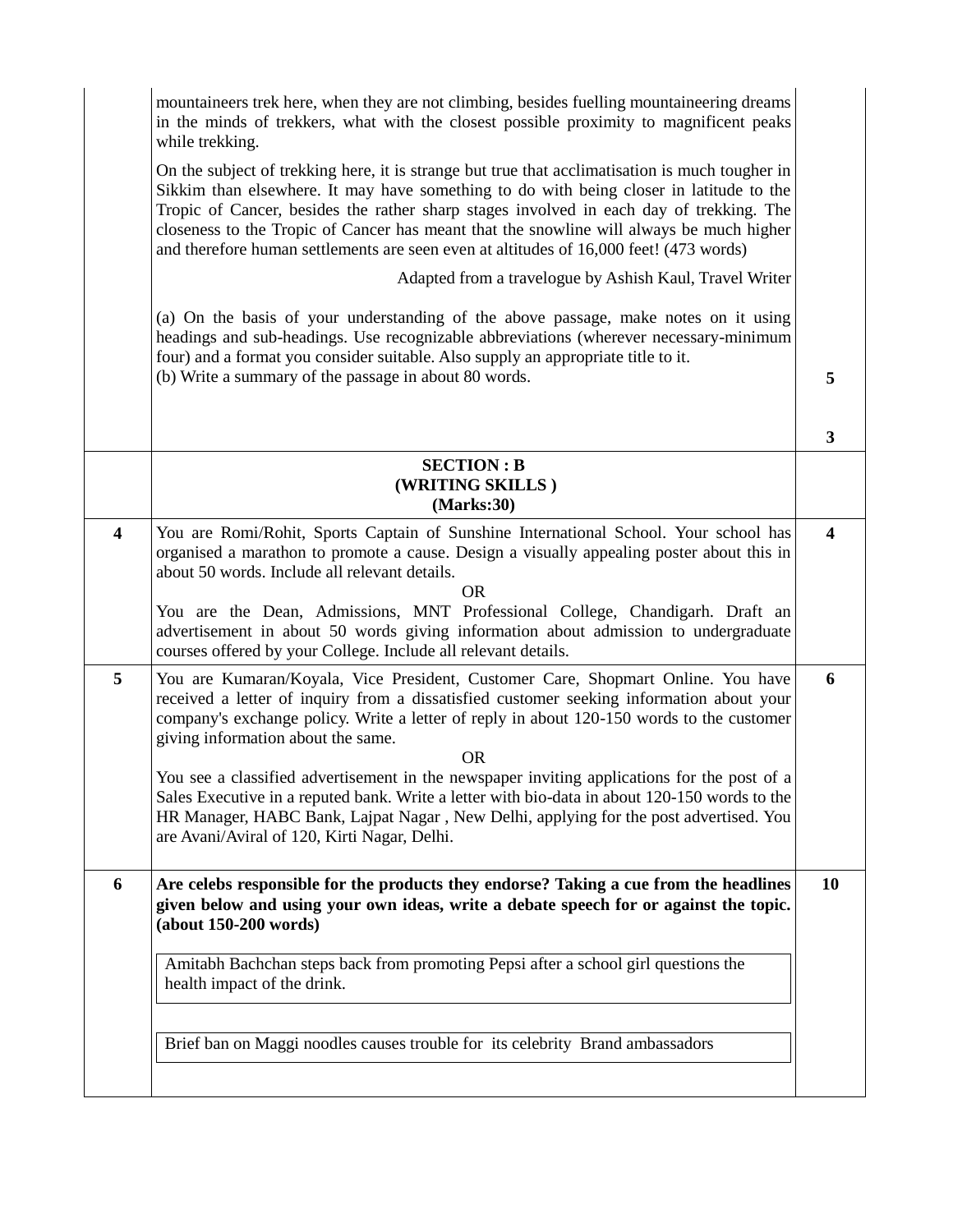|                  | M.S. Dhoni quits as Amrapali brand ambassador after Twitter furore                                                                                                                                                                                                   |          |
|------------------|----------------------------------------------------------------------------------------------------------------------------------------------------------------------------------------------------------------------------------------------------------------------|----------|
|                  | <b>OR</b>                                                                                                                                                                                                                                                            |          |
|                  | Should schools promote coaching institutes? Taking a cue from the points given below and<br>using your own ideas, write a debate speech for or against the topic in about 150-200 words.                                                                             |          |
|                  | Despite CBSE's ban, coaching centers running classes in schools                                                                                                                                                                                                      |          |
|                  | Teachers from coaching institutes teach subjects like physics, chemistry and<br>Mathematics, English and Physical Education continue to be taught by the school faculty.                                                                                             |          |
|                  | Classes in separate sections from 8 am to 12 pm for the CBSE and competitive<br>examinations                                                                                                                                                                         |          |
| $\overline{7}$   | 5 <sup>th</sup> June has been recognized as World Environment Day. Your school conducted various<br>activities to commemorate the day. Write a report about it in about 150-200 words for your<br>school magazine. You are Karuna/Karan.<br><b>OR</b>                | 10       |
|                  | On the occasion of International Museum day, prepare a speech, in about 150-200 words,<br>for the morning assembly, on the role of museums in preserving history and heritage. Also<br>mention how students can benefit from visiting museums. You are Karuna/Karan. |          |
|                  | <b>SECTION: C</b><br>(LITERATURE: TEXT BOOKS and LONG READING TEXT)<br>(Marks: 40)                                                                                                                                                                                   |          |
| 8                | Read the extract given below and answer the questions that follow:                                                                                                                                                                                                   | 4        |
|                  | On sour cream walls, donations, Shakespeare's head,<br>Cloudless at dawn, civilized dome riding all cities.<br>Belled, flowery, Tyrolese valley. Open-handed map<br>Awarding the world its world.                                                                    |          |
|                  | a) What is the condition of the classroom wall?<br>b) What aspects show a civilized race?<br>c) What is the specialty of the Tyrolese valley?<br>d) Explain: 'Awarding the world its world'.                                                                         |          |
|                  | <b>OR</b>                                                                                                                                                                                                                                                            |          |
|                  | And such too is the grandeur of the dooms<br>We have imagined for the mighty dead:                                                                                                                                                                                   |          |
|                  | All lovely tales that we have heard or read:                                                                                                                                                                                                                         |          |
|                  | An endless fountain of immortal drink,                                                                                                                                                                                                                               |          |
|                  | Pouring unto us from the heaven's brink.                                                                                                                                                                                                                             |          |
|                  | Name the poem and the poet.<br>a)                                                                                                                                                                                                                                    |          |
|                  | Who are the 'mighty dead'?<br>b)<br>Why is 'grandeur' associated with the ' mighty dead'?<br>$\mathbf{c})$                                                                                                                                                           |          |
|                  | d)<br>Identify and explain the poetic device used in the last two lines.                                                                                                                                                                                             |          |
| $\boldsymbol{9}$ | Answer any four of the following questions in about 30 -40 words each:                                                                                                                                                                                               | $3x4=12$ |
|                  | a. How did Edla persuade her father to let the pedlar stay in their home till Christmas?<br>b. How did Mahatma Gandhi uplift the peasants of Champaran?                                                                                                              |          |